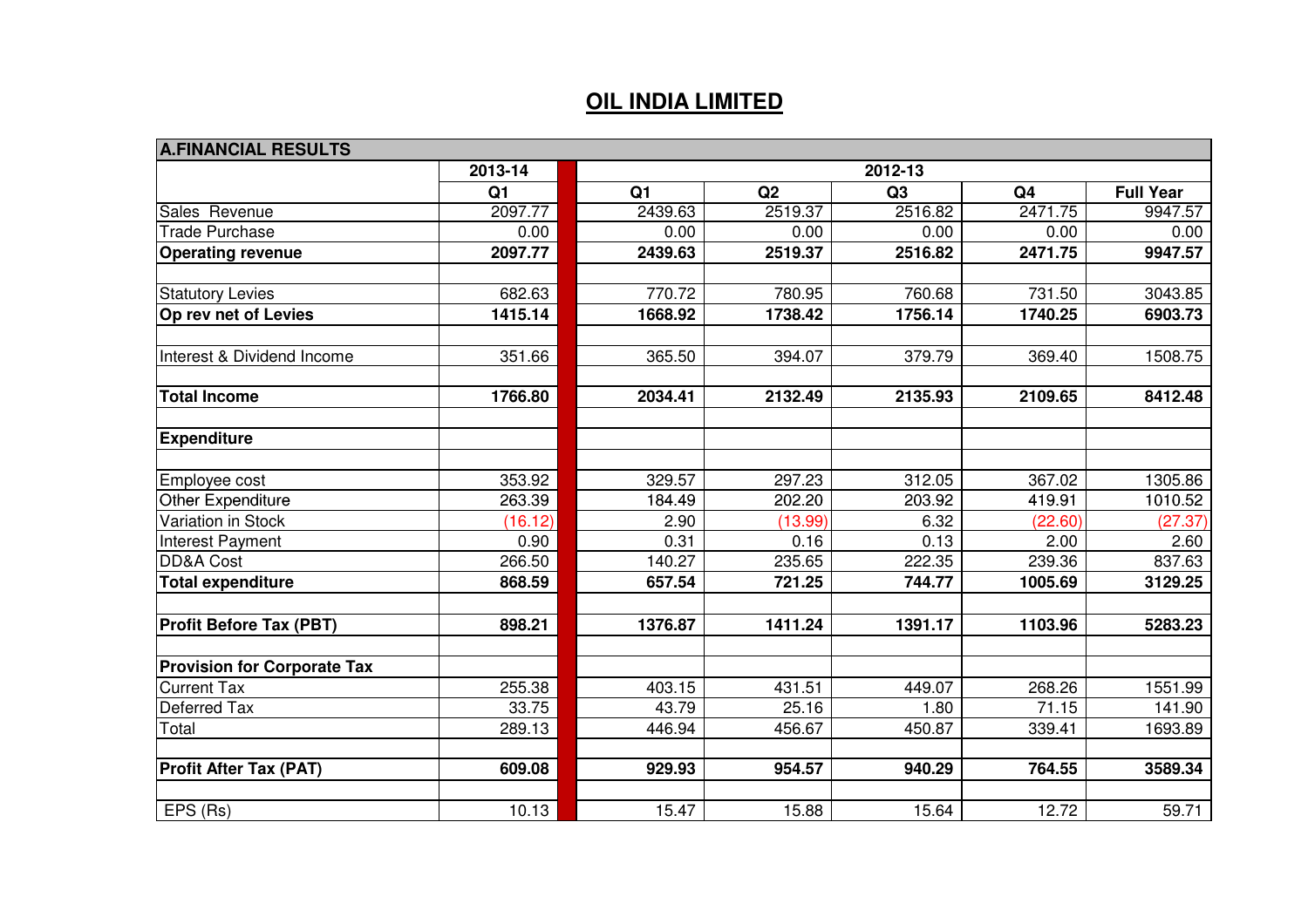| <b>B.PHYSICAL QTY</b> |                |                |        |        |                |                  |
|-----------------------|----------------|----------------|--------|--------|----------------|------------------|
|                       | 2013-14        | 2012-13        |        |        |                |                  |
|                       | Q <sub>1</sub> | Q <sub>1</sub> | Q2     | Q3     | Q <sub>4</sub> | <b>Full Year</b> |
| 1. Production         |                |                |        |        |                |                  |
| Crude Oil (MMT)       |                |                |        |        |                |                  |
| - OIL                 | 0.889          | 0.932          | 0.946  | 0.907  | 0.857          | 3.642            |
| - JV                  | 0.010          | 0.010          | 0.009  | 0.010  | 0.010          | 0.039            |
| Condensate            | 0.004          | 0.005          | 0.005  | 0.004  | 0.005          | 0.020            |
| Total (incl. JV)      | 0.903          | 0.946          | 0.960  | 0.921  | 0.872          | 3.701            |
| Gas (BCM)             |                |                |        |        |                |                  |
| - OIL                 | 0.657          | 0.626          | 0.691  | 0.675  | 0.648          | 2.639            |
| - JV                  | 0.000          | 0.000          | 0.000  | 0.000  | 0.000          | 0.000            |
| Total (incl. JV)      | 0.657          | 0.626          | 0.691  | 0.675  | 0.648          | 2.639            |
| O+OEG (MMT)           | 1.560          | 1.572          | 1.651  | 1.596  | 1.520          | 6.340            |
|                       |                |                |        |        |                |                  |
| LPG (TMT)             | 10.663         | 9.808          | 11.905 | 12.348 | 11.949         | 46.010           |
| 2.Sales               |                |                |        |        |                |                  |
| Crude Oil (MMT)       |                |                |        |        |                |                  |
| - OIL                 | 0.851          | 0.920          | 0.929  | 0.910  | 0.864          | 3.624            |
| - JV                  | 0.010          | 0.010          | 0.009  | 0.010  | 0.010          | 0.039            |
| Condensate            | 0.004          | 0.005          | 0.005  | 0.004  | 0.006          | 0.020            |
| Total (incl. JV)      | 0.865          | 0.935          | 0.943  | 0.924  | 0.880          | 3.683            |
| Gas Sales (BCM)       |                |                |        |        |                |                  |
| - OIL                 | 0.522          | 0.485          | 0.548  | 0.536  | 0.511          | 2.080            |
| - JV                  | 0.000          | 0.000          | 0.000  | 0.000  | 0.000          | 0.000            |
| Total (incl. JV)      | 0.522          | 0.485          | 0.548  | 0.536  | 0.511          | 2.080            |
|                       |                |                |        |        |                |                  |
| LPG (TMT)             | 10.270         | 10.050         | 11.446 | 12.278 | 11.919         | 45.693           |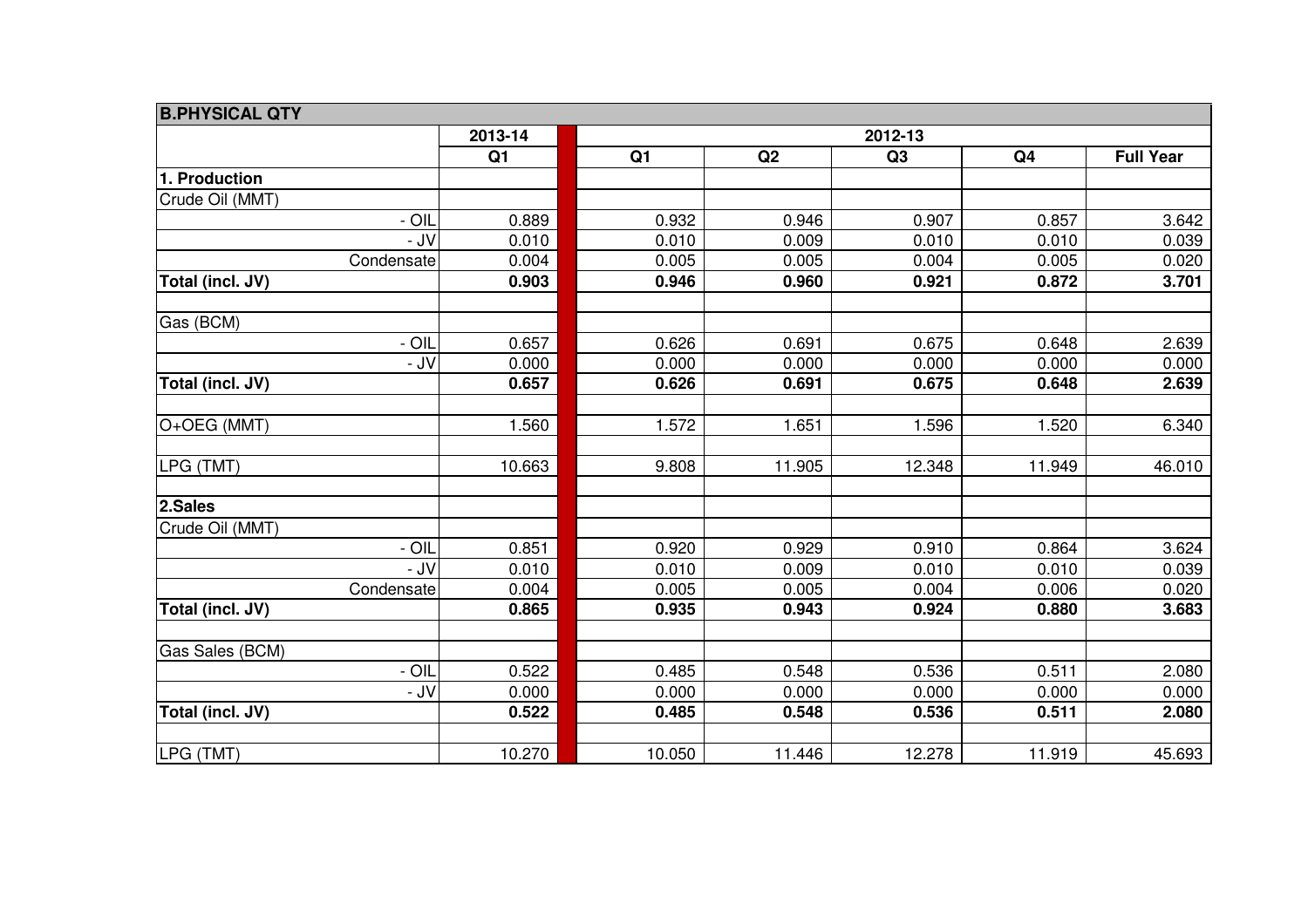| <b>C. FINANCIAL FIGURES</b>       |                |                |         |         |                |                  |
|-----------------------------------|----------------|----------------|---------|---------|----------------|------------------|
|                                   | 2013-14        |                | 2012-13 |         |                |                  |
|                                   | Q <sub>1</sub> | Q <sub>1</sub> | Q2      | Q3      | Q <sub>4</sub> | <b>Full Year</b> |
| <b>Crude Oil Sales</b>            |                |                |         |         |                |                  |
| - Excl JV                         | 1505.70        | 1912.41        | 1916.34 | 1910.45 | 1902.47        | 7641.67          |
| -JV                               | 40.88          | 43.92          | 38.83   | 43.32   | 44.85          | 170.92           |
| Total (incl. JV)                  | 1546.58        | 1956.33        | 1955.17 | 1953.77 | 1947.32        | 7812.59          |
| <b>Gas Sales</b>                  |                |                |         |         |                |                  |
| - Excl JV                         | 295.57         | 257.46         | 304.30  | 296.61  | 292.29         | 1150.66          |
| -JV                               | 0.00           | 0.00           | 0.00    | 0.00    | 0.00           | 0.00             |
| Total (incl. JV)                  | 295.57         | 257.46         | 304.30  | 296.61  | 292.29         | 1150.66          |
|                                   |                |                |         |         |                |                  |
| <b>LPG</b>                        | 23.76          | 28.84          | 20.76   | 36.43   | 35.17          | 121.20           |
| Condensate                        | 24.87          | 29.33          | 31.66   | 27.53   | 32.63          | 121.15           |
| <b>Transportation Income</b>      | 90.10          | 61.37          | 89.83   | 99.26   | 69.17          | 319.63           |
| <b>Total Excl. JV</b>             | 138.73         | 119.54         | 142.25  | 163.22  | 136.97         | 561.98           |
| <b>JV Share</b>                   | 0.00           | 0.00           | 0.00    | 0.00    | 0.00           | 0.00             |
| Total Incl. JV                    | 138.73         | 119.54         | 142.25  | 163.22  | 136.97         | 561.98           |
|                                   |                |                |         |         |                |                  |
| <b>Sale Revenue</b>               | 1980.88        | 2333.33        | 2401.72 | 2413.60 | 2376.58        | 9525.23          |
|                                   |                |                |         |         |                |                  |
| Claim towards Natural Gas Subsidy | 95.11          | 96.07          | 107.95  | 97.97   | 89.56          | 391.55           |
| Income from Services              | 21.78          | 10.23          | 9.70    | 5.25    | 5.61           | 30.79            |
| <b>Other Operating Income</b>     | 116.89         | 106.30         | 117.65  | 103.22  | 95.17          | 422.34           |
|                                   |                |                |         |         |                |                  |
| <b>Revenue from operations</b>    | 2097.77        | 2439.63        | 2519.37 | 2516.82 | 2471.75        | 9947.57          |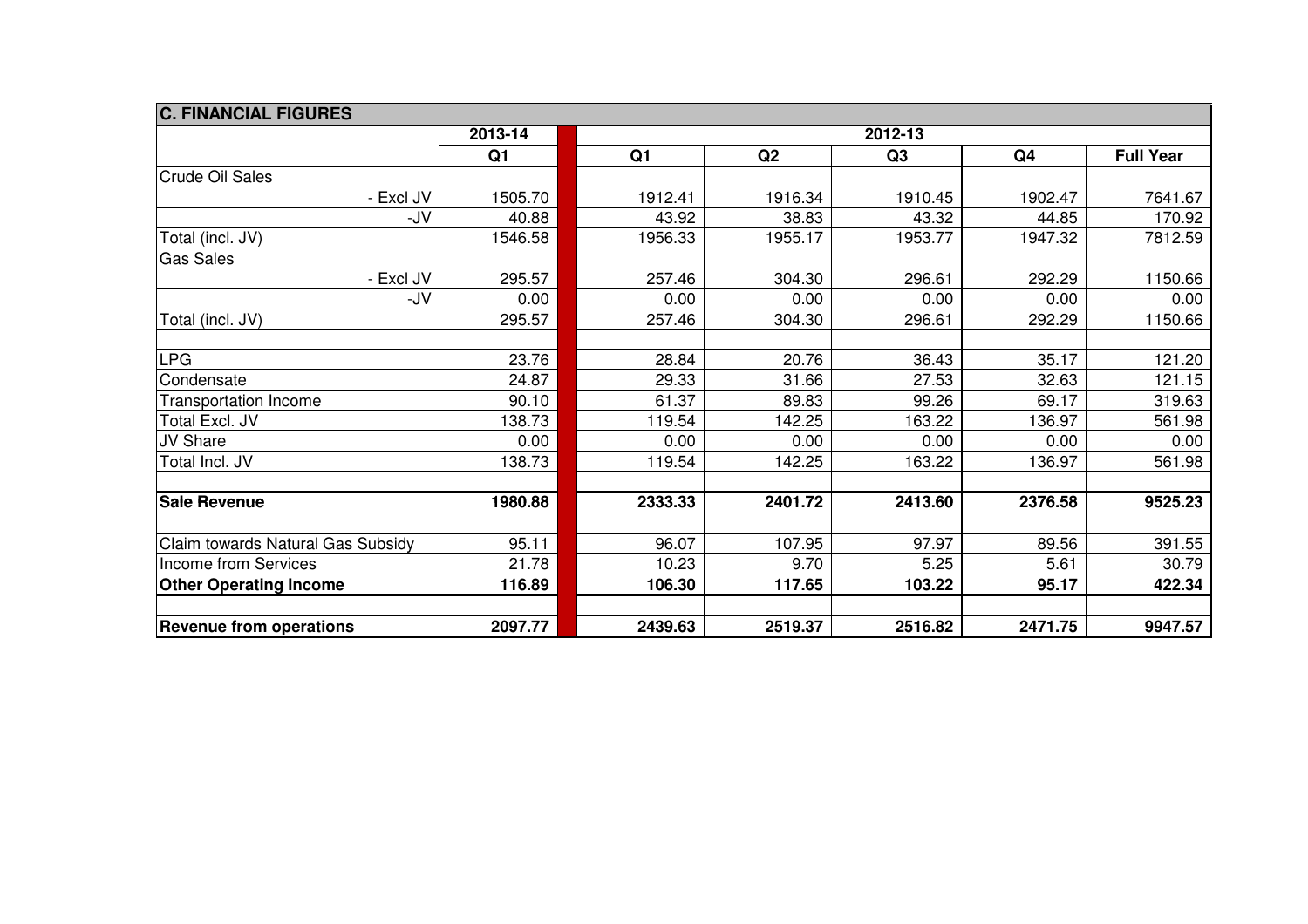| <b>D. CRUDE OIL PRICE &amp; SUBSIDY</b>             |                |          |          |                |                |                  |
|-----------------------------------------------------|----------------|----------|----------|----------------|----------------|------------------|
|                                                     | 2013-14        | 2012-13  |          |                |                |                  |
|                                                     | Q <sub>1</sub> | Q1       | Q2       | Q <sub>3</sub> | Q <sub>4</sub> | <b>Full Year</b> |
| 1. Crude Oil Price in USD/BBL                       |                |          |          |                |                |                  |
| (USD/BBL)                                           |                |          |          |                |                |                  |
| Pre - Discount                                      | 101.88         | 109.78   | 108.63   | 108.59         | 111.44         | 109.58           |
| Less: Discount                                      | 56.00          | 56.00    | 56.00    | 56.00          | 56.00          | 56.00            |
| Post Discount                                       | 45.88          | 53.78    | 52.63    | 52.59          | 55.44          | 53.58            |
|                                                     |                |          |          |                |                |                  |
| Post Discount-(Rs/BBL)                              | 2566.07        | 2909.50  | 2906.23  | 2847.75        | 3002.63        | 2915.29          |
| <b>Exchange Rate</b>                                | 55.93          | 54.10    | 55.22    | 54.15          | 54.16          | 54.41            |
|                                                     |                |          |          |                |                |                  |
| 2. Impact of Under Recovery                         |                |          |          |                |                |                  |
| <b>Subsidy Discount</b>                             | 1982.06        | 2015.52  | 2078.17  | 1948.76        | 1849.72        | 7892.17          |
| <b>Statutory Levies</b>                             | 325.67         | 331.00   | 341.37   | 319.04         | 302.94         | 1294.35          |
| Impact on PBT                                       | 1656.39        | 1684.52  | 1736.80  | 1629.72        | 1546.78        | 6597.82          |
| Impact on PAT                                       | 1123.03        | 1138.00  | 1174.77  | 1101.51        | 1069.92        | 4481.74          |
|                                                     |                |          |          |                |                |                  |
| 3. Upstream Share of Under Recovery                 |                |          |          |                |                |                  |
| <b>ONGC</b>                                         | 12621.78       | 12345.79 | 12330.04 | 12432.56       | 12312.26       | 49420.65         |
| OIL                                                 | 1982.06        | 2015.52  | 2078.17  | 1948.76        | 1849.72        | 7892.17          |
| <b>GAIL</b>                                         | 700.00         | 700.00   | 700.00   | 700.00         | 587.18         | 2687.18          |
|                                                     |                |          |          |                |                |                  |
| <b>Total</b>                                        | 15303.84       | 15061.31 | 15108.21 | 15081.32       | 14749.16       | 60000.00         |
|                                                     |                |          |          |                |                |                  |
| 4. Distribution of Upstream Share of Under Recovery |                |          |          |                |                |                  |
| <b>IOCL</b>                                         | 8151.77        | 8041.06  | 8143.85  | 8142.38        | 7699.66        | 32026.95         |
| <b>BPCL</b>                                         | 3666.36        | 3662.61  | 3617.69  | 3601.83        | 5989.68        | 16871.81         |
| <b>HPCL</b>                                         | 3485.71        | 3357.64  | 3346.67  | 3337.11        | 1172.64        | 11214.06         |
|                                                     |                |          |          |                |                |                  |
| <b>Total</b>                                        | 15303.84       | 15061.31 | 15108.21 | 15081.32       | 14861.98       | 60112.82         |
|                                                     |                |          |          |                |                |                  |
| 5. Distribution of OIL's Share of Under Recovery    |                |          |          |                |                |                  |
| <b>IOCL</b>                                         | 1037.94        | 1417.71  | 962.80   | 900.75         | 1187.89        | 4469.15          |
| <b>BPCL</b>                                         | 944.12         | 597.81   | 1115.37  | 1048.01        | 661.83         | 3423.02          |
| <b>HPCL</b>                                         |                | 0.00     | 0.00     | 0.00           | 0.00           | 0.00             |
| <b>Total</b>                                        | 1982.06        | 2015.52  | 2078.17  | 1948.76        | 1849.72        | 7892.17          |